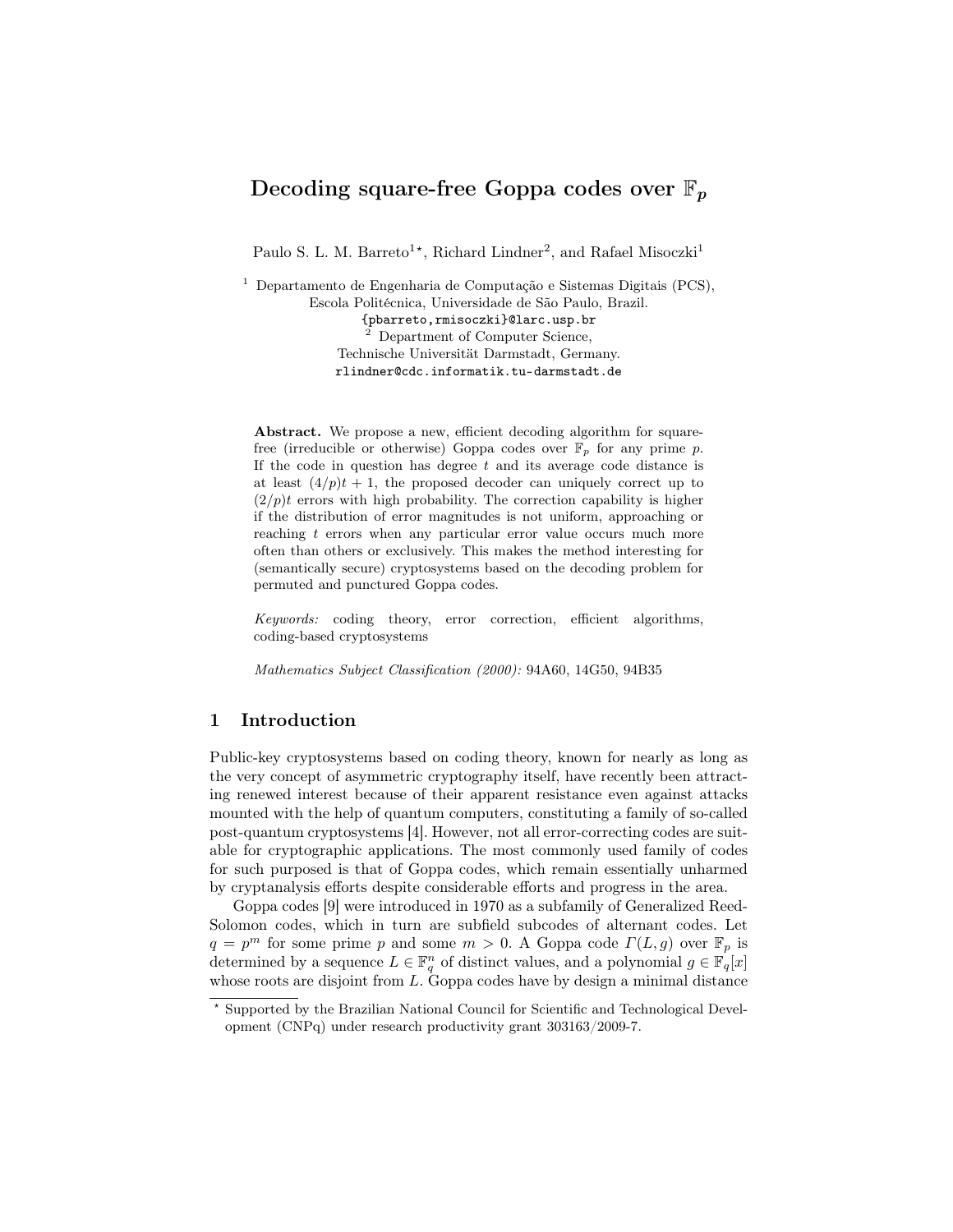at least  $deg(g) + 1$  by virtue of being alternant. Certain codes are known to have better minimum distances than this lower bound. Thus, binary Goppa codes where  $g$  is square-free are known to have a larger minimum distance of at least  $2 \deg(g) + 1$  instead. A family of codes where g is not square-free have minimum distance at least  $\deg(g) + \gamma - 1$  for some  $2 < \gamma < \deg(g) - 1$ , which is known as the Hartmann-Tzeng bound for Goppa codes [16]. Codes where  $g = h^{r-1}$  for some irreducible monic polynomial  $h \in \mathbb{F}_q[x]$  and some power r of p dividing q, dubbed "wild" codes [5], have minimum distance at least  $r \deg(h) + 1$  rather than  $(r-1) \deg(h) + 1$  [20]. Determining the true minimum distance of a general Goppa code remains largely an open problem, yet it is an important metric as it determines not only how many errors can always be uniquely corrected, but indirectly the security level and the key sizes of the cryptosystems based on each given code.

Apart from brute force, known decoding methods for alternant codes can in general correct only about half as many errors as a binary square-free Goppa code is in principle able to correct  $[1, 19]$  (see also [11]). Even the Guruswami-Sudan algorithm [10], which exceeds the  $t/2$  limit, can only correct about  $n - \sqrt{n(n-t)} \approx t/2 + (t/2)^2/(2n-t)$  errors. In contrast, Patterson's algorithm can correct all t design errors of binary Goppa codes, as can an alternant decoder using the equivalence  $\Gamma(L, g) = \Gamma(L, g^2)$  albeit at a larger computational cost. Bernstein's list decoding method [3] goes somewhat further, attaining a correction capability of  $n - \sqrt{n(n-2t-2)} \approx t+1+(t+1)^2/2(n-t-1)$  errors for binary irreducible Goppa codes, although decoding is ambiguous if the actual distance is not proportionally higher. Similar techniques can in principle correct about  $n - \sqrt{n(n - rt)} \approx rt/2 + (rt/2)^2/(2n - rt)$  errors for wild codes [5].

Our contribution in this paper is a decoding algorithm for square-free (irreducible or otherwise) Goppa codes over  $\mathbb{F}_p$  for any prime p. The method generalizes Patterson's approach and can potentially correct up to  $(2/p)t$  errors, on the condition that a suitable short vector can be found in a certain polynomial lattice. In particular, our method corrects  $(2/3)t$  errors in characteristic 3, exceeding the  $t/2$  barrier when the average code distance is at least  $(4/3)t+1$ . The correction is observed to be unique with overwhelming probability for irreducible ternary Goppa codes chosen uniformly at random, hinting that the average (as opposed to the minimum) code distance is high enough for the vast majority of such codes. Besides, our proposal can probabilistically correct a still larger number of errors that approaches and reaches t depending on the distribution of error magnitudes. For instance, the method corrects up to  $t$  errors with high probability if all error magnitudes are known to be equal.

This feature outperforms even wild codes and the associated decoding methods described in [5], and is particularly interesting for cryptographic applications like McEliece encryption [12] under the Fujisaki-Okamoto or similar semantic security transform [8], where error magnitudes can be chosen by convention to be all or nearly all equal. In that case, even if an attacker could somehow derive a generic alternant decoder from the public code that is typical in such systems (a strategy exploited e.g. in [7]), he will not be able to correct more than about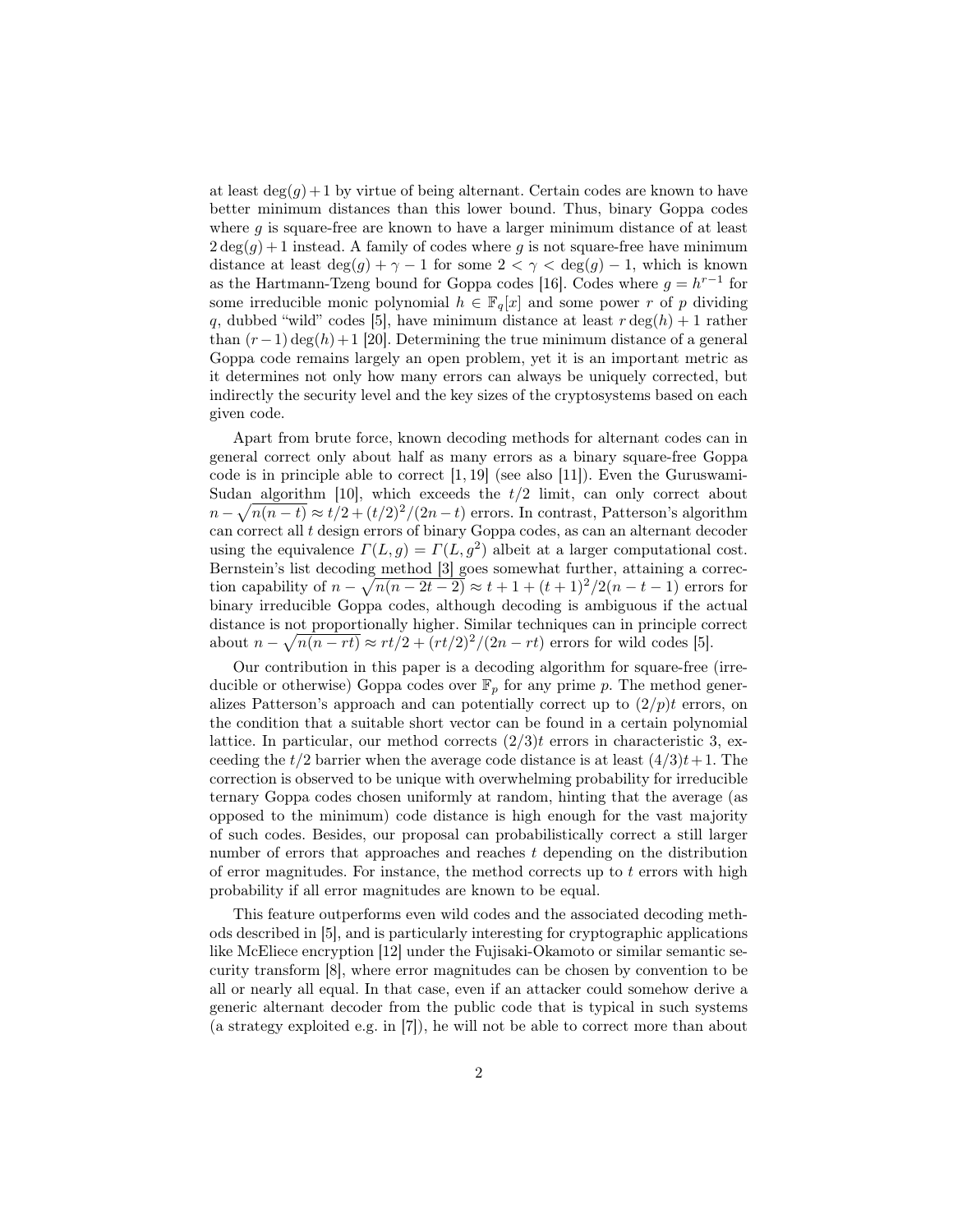$t/2$  errors out of roughly t that can be corrected with the private trapdoor enabled by our proposal, facing an infeasible workload of  $\binom{n}{t/2}/\binom{t}{t/2}$  guesses to mount a complete attack. This makes Goppa codes in odd characteristic, which have already been shown to sport some potential security advantages over binary ones [18], even more attractive in practice.

The remainder of this document is organized as follows. We provide theoretical preliminaries in Section 2. We recapitulate Patterson's decoding algorithm for binary irreducible Goppa codes in Section 3, and extend it to square-free codes in characteristic p in Section 4, showing that it can correct  $(2/p)t$  errors in general and up to  $t$  errors depending on the distribution of error magnitudes. We conclude in Section 5.

# 2 Preliminaries

#### 2.1 Error correcting codes

Let p be prime and  $q = p^m$  for some  $m > 0$ . Let  $L = (L_0, \ldots, L_{n-1}) \in \mathbb{F}_q^n$  be a sequence (called the *support*) of  $n \leq q$  distinct elements, and let  $g \in \mathbb{F}_q[x]$  be an irreducible monic polynomial of degree t such that  $g(L_i) \neq 0$  for all i. For any word  $e \in \mathbb{F}_p^n$  we define the corresponding *Goppa syndrome* polynomial  $s_e \in \mathbb{F}_q[x]$ to be:

$$
s_e(x) = \sum_{i=0}^{n-1} \frac{e_i}{x - L_i} \mod g(x).
$$

Thus the syndrome is a linear function of e. The  $[n, n - mt] \geq 2t + 1$  Goppa code over  $\mathbb{F}_p$  with support L and generator polynomial g is the kernel of the syndrome function, i.e. the set  $\Gamma(L, g) := \{e \in \mathbb{F}_p^n \mid s_e \equiv 0 \mod g\}.$ 

Writing  $s_e(x) := \sum_i s_i x^i$  for some  $s \in \mathbb{F}_q^n$ , one can show that  $s^{\text{T}} = He^{\text{T}}$  with

$$
H = \begin{bmatrix} g_t & 0 & \dots & 0 \\ g_{t-1} & g_t & \dots & 0 \\ \vdots & \vdots & \ddots & \vdots \\ g_1 & g_2 & \dots & g_t \end{bmatrix} \cdot \begin{bmatrix} 1 & 1 & \dots & 1 \\ L_0 & L_1 & \dots & L_{n-1} \\ L_0^2 & L_1^2 & \dots & L_{n-1}^2 \\ \vdots & \vdots & \ddots & \vdots \\ L_0^{t-1} & L_1^{t-1} & \dots & L_{n-1}^{t-1} \end{bmatrix} \cdot \begin{bmatrix} \frac{1}{g(L_0)} & 0 & \dots & 0 \\ 0 & \frac{1}{g(L_1)} & \dots & 0 \\ \vdots & \vdots & \ddots & \vdots \\ 0 & 0 & \dots & \frac{1}{g(L_{n-1})} \end{bmatrix}
$$
(1)

Thus  $H = TVD$  where T is a  $t \times t$  Toeplitz matrix, V is a  $t \times n$  Vandermonde matrix, and  $D$  is an  $n \times n$  diagonal matrix.

The *syndrome decoding problem* consists of computing the error pattern e given its syndrome  $s_e$ . Knowledge of the code structure in the form of the support  $L$  and the polynomial  $g$  makes this problem solvable in polynomial time, with some constraints relating the weight of  $e$  to the degree of  $g$ .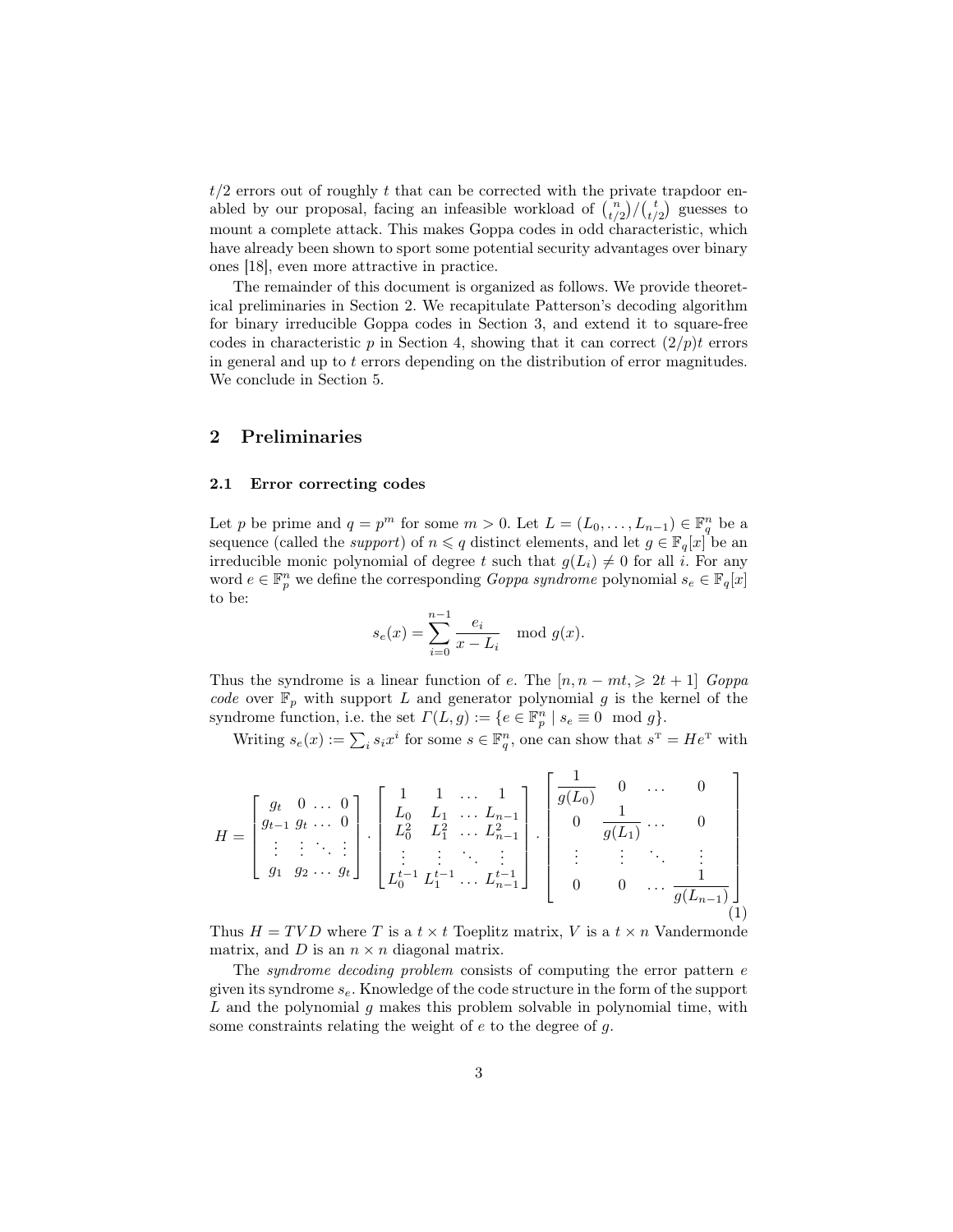#### 2.2 Polynomial lattices

Let  $A \in \mathbb{F}_q[x]^{n \times m}$  be a polynomial matrix of rank r. The (polynomial) lattice  $\Lambda(A)$  over  $\mathbb{F}_q[x]$  spanned by the rows of A is

$$
\Lambda(A) = \{ (u_0, \ldots, u_n)A \in \mathbb{F}_q[x]^m \mid (u_0, \ldots, u_n) \in \mathbb{F}_q[x]^n \}.
$$

The notion of length which we will use for  $f \in \mathbb{F}_q[x]$  is  $|f| = \deg(f)$ . For polynomial vectors  $v \in \mathbb{F}_q[x]^k$  we adopt the notion of maximal degree length:  $|v| = \max_i |v_i|$ . This notion is coarse enough that, contrary to integer lattices where finding even an approximation to the shortest vector by a constant factor is a hard problem [14], reducing a basis for a polynomial lattice can be achieved in polynomial time. The following result by Mulders and Storjohann holds [15]:

Theorem 1. There exists an algorithm which finds the shortest nonzero vector in the  $\mathbb{F}_q[x]$ -module generated by the rows of A with  $O(mnrd^2)$  operations in  $\mathbb{F}_q$ , where  $d = \max\{\deg(A_{ij}) \mid 1 \leq i \leq n, \leq j \leq m\}.$ 

The algorithm whose existence is established by Theorem 1 is based on converting a given lattice basis to the so-called weak Popov form, formally defined in Appendix A. Accordingly, we will refer to it as WeakPopovForm. Interestingly, the actual complexity of WeakPopovForm for the kind of lattices we will encounter is lower than the estimate provided by Theorem 1. Appendix A also contains a description of the WeakPopovForm algorithm and its cost behaviour in the context of decoding.

# 3 Patterson's decoding method

We briefly recapitulate Patterson's decoding algorithm [17], which will provide the basis for the general algorithm we propose. The goal, of course, is to compute the error pattern e given its syndrome  $s_e$  and the structure of  $\Gamma(L, g)$ .

Let  $q = 2^m$ , and assume we are given a binary Goppa code  $\Gamma(L, q)$  where the monic polynomial  $g$  is irreducible. We define the Patterson locator polynomial  $\sigma \in \mathbb{F}_q[x]$  as:

$$
\sigma(x) := \prod_{e_i=1} (x - L_i). \tag{2}
$$

The name *locator polynomial* comes from the fact that the roots of  $\sigma$  clearly indicate where errors occurred, since  $\sigma(L_i) = 0 \Leftrightarrow e_i = 1$ . Lifting to  $\mathbb{F}_q(x)$  we obtain

$$
\sigma'(x) = \sum_{e_i=1} \prod_{\substack{e_j=1 \ j \neq i}} (x - L_j) = \sum_{e_i=1} \frac{1}{x - L_i} \prod_{e_j=1} (x - L_j) = \sigma(x) \sum_i \frac{e_i}{x - L_i},
$$

and hence, in  $\mathbb{F}_q[x]/g(x)$ ,

$$
\sigma'(x) = \sigma(x)s_e(x) \mod g(x). \tag{3}
$$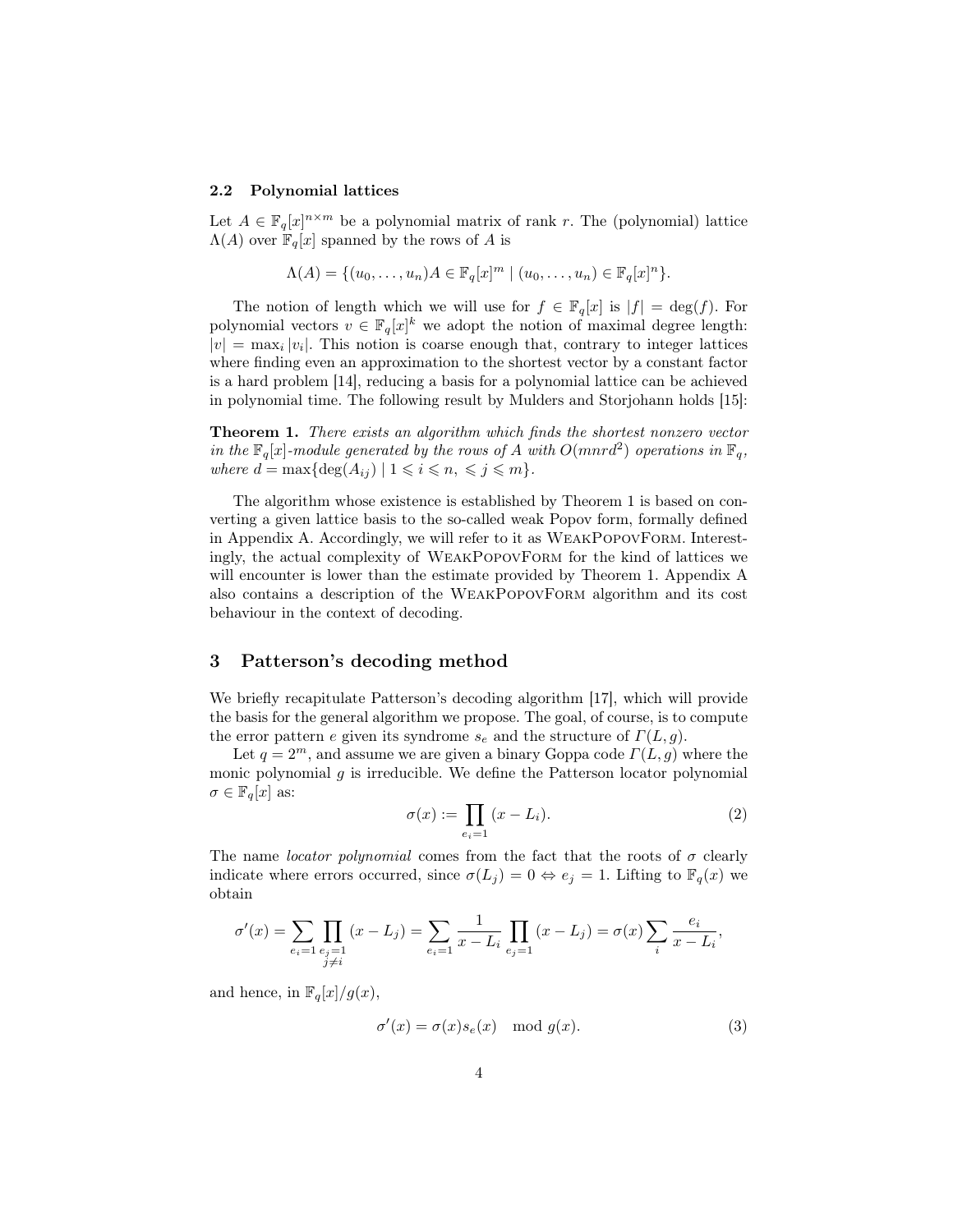This is called the key equation. It only determines  $\sigma'$  mod g (up to a constant factor that is chosen to make  $\sigma$  monic), but if the number of errors is restricted not to exceed t, deg( $\sigma'$ ) is guaranteed to be bound by t-1 and hence  $\sigma'$  mod  $g =$  $\sigma'$ . By integration,  $\sigma$  is determined up to an arbitrary squared polynomial, i.e.  $\sigma = \sigma_0 + h^2$  for some h where  $\sigma_0$  is the unique primitive of  $\sigma_0$  that is free of squared terms. But since we require that  $deg(\sigma) \leq t$ , necessarily  $deg(h) \leq$  $|t/2| < t$ , and hence h itself (rather than only h mod g) is uniquely determined as well. This means that the whole  $\sigma$  of degree up to t is uniquely determined, enabling the correction of t errors.

Being a binary polynomial,  $\sigma(x)$  modulo  $g(x)$  can be written as

$$
\sigma(x) = a_0(x)^2 + x a_1(x)^2
$$

for some  $a_0(x)$ ,  $a_1(x)$  with  $\deg(a_0) \leq t/2$  and  $\deg(a_1) \leq t/2$ , and hence

$$
\sigma'(x) = 2 a_0(x) a'_0(x) + a_1(x)^2 + 2 a_1(x) a'_1(x) x = a_1(x)^2,
$$

since the characteristic is 2. Therefore

$$
a_1(x)^2 = \sigma'(x) = \sigma(x)s_e(x) = (a_0(x)^2 + xa_1(x)^2)s_e(x) \mod g(x),
$$

whence

$$
a_0(x) = a_1(x)\sqrt{x+1/s_e(x)} \mod g(x).
$$
 (4)

The last equation is actually a Bézout relation  $a_0(x) = a_1(x)v(x) + \lambda(x)g(x)$ with  $v(x) := \sqrt{x + 1/s_e(x)} \mod g(x)$ , which can be solved for  $a_0(x)$  and  $a_1(x)$ with the restriction deg( $a_j$ )  $\leq$  [ $(t-j)/2$ ] (and also  $\lambda(x)$  but it is not used) using the extended Euclidean algorithm. Solutions  $(a_0, a_1)$  can also be seen as short vectors in the lattice spanned by the rows of the following matrix:

$$
A = \begin{bmatrix} g & 0 \\ v & 1 \end{bmatrix}
$$

in the sense that the degrees of these polynomials are much smaller than uniformly random vectors, since  $(\lambda, a_1)A = (\lambda g + a_1v, a_1) = (a_0, a_1)$  for some  $\lambda \in \mathbb{F}_{q}[x]$ , by virtue of Equation 4. Therefore, algorithm WEAKPOPOVFORM can be used to find candidate solutions  $(a_0, a_1)$ .

At first glance there is no guarantee that a short vector in the lattice generated by A yields the desired solution; in other words, being short is a necessary condition, but in principle not a sufficient one. However, the fact that in the binary case the minimum code distance is known to be at least  $2t + 1$  actually restricts  $\sigma$  to a single candidate, so that algorithm WEAKPOPOVFORM is bound to find it. Thus, decoding is always successful up to t introduced errors.

# 4 Decoding codes over  $\mathbb{F}_n$

We now show how to generalize Patterson's decoding algorithm so as to correct errors for codes defined over general prime fields. Thus, let  $q = p<sup>m</sup>$  for some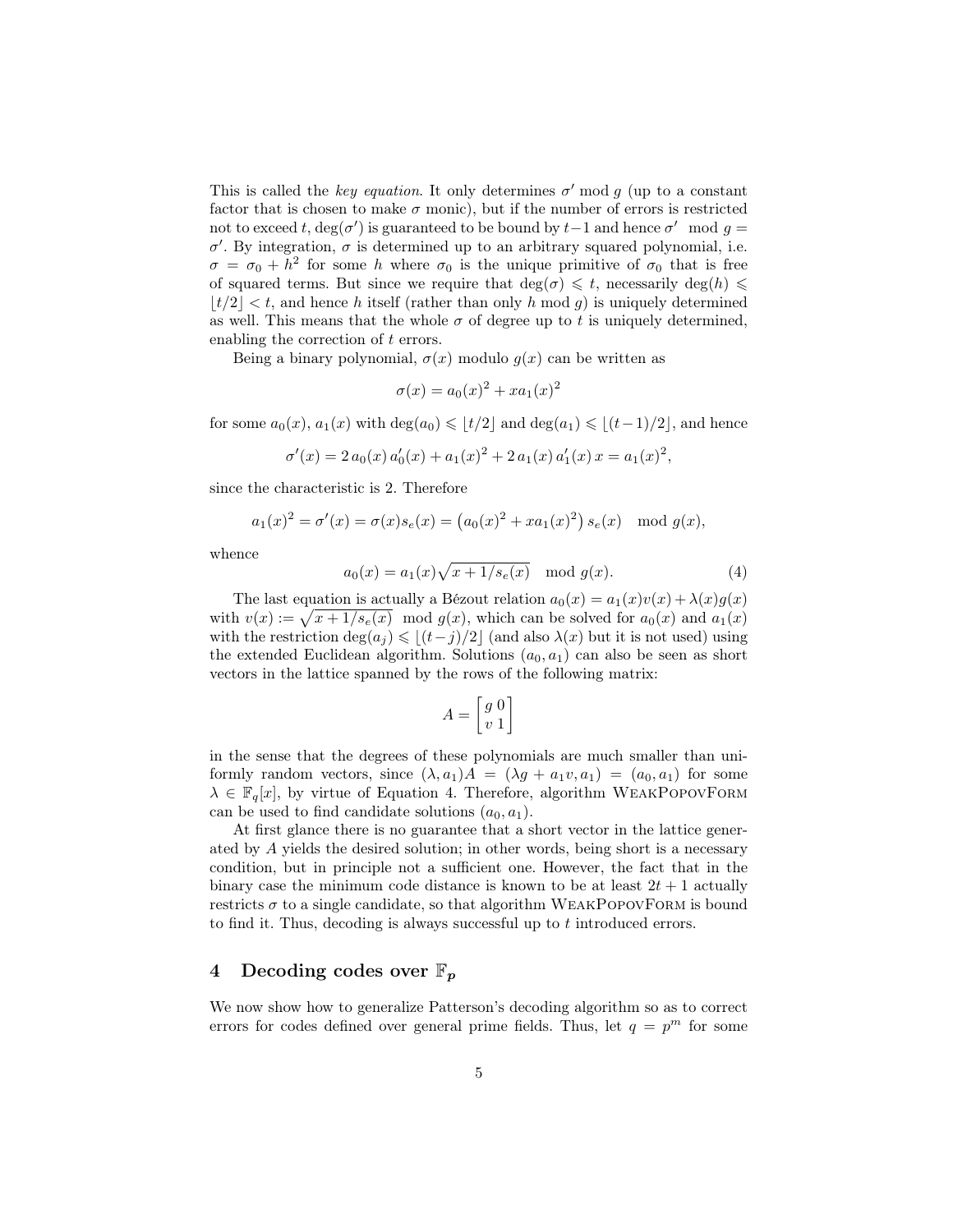prime p and some  $m > 0$ , and assume we are given an irreducible Goppa code  $\Gamma(L, g)$  over  $\mathbb{F}_p$ .

Let  $\phi \in \mathbb{F}_p \setminus \{0\}$  be a constant scalar. We define the generalized error locator polynomial to be

$$
\sigma(x) := \prod_{i} (x - L_i)^{e_i/\phi},\tag{5}
$$

where the value  $e_i/\phi$  is lifted from  $\mathbb{F}_p$  to  $\mathbb Z$  (i.e. to the corresponding integer representative in range  $0 \dots p-1$ ) upon exponentiation. One can easily see that this definition actually coincides with Patterson error locator polynomials as defined by Equation 2 for  $p = 2$ . Lifting Equation 5 to  $\mathbb{F}_q(x)$  and taking the derivative, we have

$$
\sigma'(x) = \sum_{j} (e_j/\phi)(x - L_j)^{e_j/\phi - 1} \prod_{i \neq j} (x - L_i)^{e_i/\phi}
$$

$$
= (1/\phi) \sum_{j} \frac{e_j}{x - L_j} \prod_{i} (x - L_i)^{e_i/\phi}
$$

$$
= (1/\phi)\sigma(x) \sum_{j} \frac{e_j}{x - L_j},
$$

which over  $\mathbb{F}_q[x]$  reduces to

$$
\phi \sigma'(x) = \sigma(x)s(x) \mod g(x). \tag{6}
$$

This is the key equation of the proposed method, which generalizes Patterson's decoder to Goppa codes over  $\mathbb{F}_p$ . The actual  $\phi$  must be chosen so as to minimize the degree of  $\sigma$  (and hence maximize the number of correctable errors). One cannot expect to know a priori the value of  $\phi$ , but since there are only  $p-1$ possibilities, the error correction strategy will be to try each of them in turn.

As in the binary case, solving Equation 6 with the right  $\phi$  only determines  $\sigma'$  mod g (up to a constant factor that is chosen to make  $\sigma$  monic), but this remainder coincides with  $\sigma'$  by imposing the restriction that  $deg(\sigma')$  be less than t. By integration,  $\sigma$  is determined up to an arbitrary p-th power, i.e.  $\sigma = \sigma_0 + h^p$ for some h where  $\sigma_0$  is the unique primitive of  $\sigma_0$  that is free of p-th power terms. But since we require that  $deg(\sigma) \leq t$ , necessarily  $deg(h) \leq |t/p| < t$ , and hence  $h$  itself (rather than only  $h \mod g$ ) is uniquely determined as well. This means that the whole  $\sigma$  of degree up to t is uniquely determined. Notice that the maximum number of correctable errors can be, and usually is, less than  $t$ , since the degree of  $\sigma$  exceeds the number of roots in the presence of multiple roots.

Indeed, let w denote the maximum number of actually correctable errors, and let  $w<sub>v</sub>$  denote the number of times the magnitude v occurs in an error pattern of weight w, so that  $\sum_v w_v \leq w$ . The constraint for correctability is thus deg( $\sigma$ ) =  $\sum_v (v/\phi)w_v \leq t$ . In the extreme situation when the weight of the error pattern  $v_v(v/\phi)w_v \leq t$ . In the extreme situation when the weight of the error pattern reaches w, the most often error magnitude occurs  $w_{\text{max}} \geq w/(p-1)$  times, attaining the lower bound when all error magnitudes occur with equal frequency. In that case,  $deg(\sigma) \leq \sum_{v} (v/\phi)w_{\text{max}} = (1+2+\cdots+(p-1))w/(p-1) = wp/2 \leq t$ ,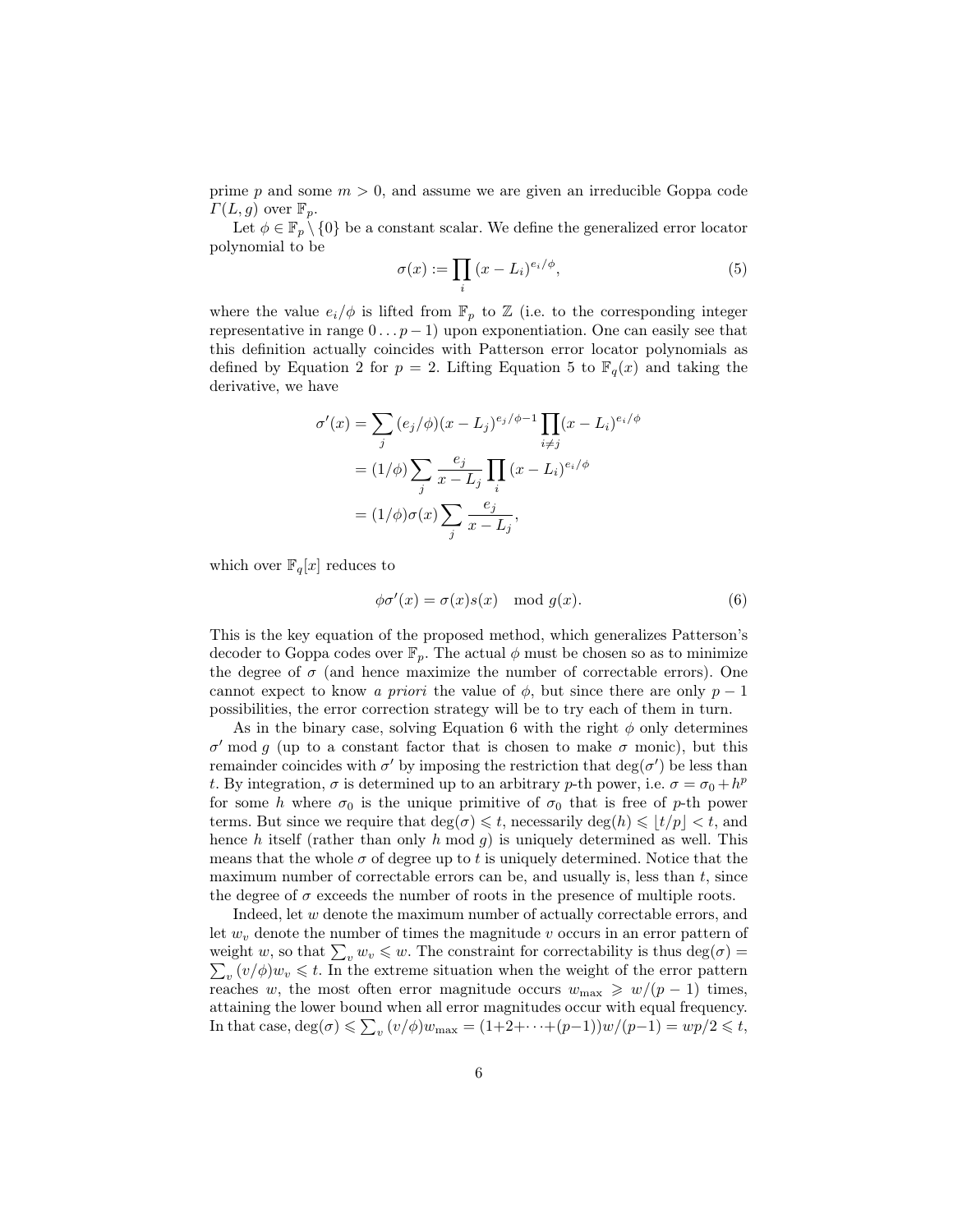and hence the maximum number of errors that can be corrected independently of the distribution of magnitudes is  $w = (2/p)t$ .

Since the method coincides with Patterson's for  $p = 2$ , it is not surprising that  $t$  errors can be corrected in that case. However, in characteristic  $3$  the number of potentially correctable errors is  $(2/3)t$ , exceeding the limit of  $t/2$ errors attainable by previously known decoding methods for codes of degree t except when the Goppa polynomial is a  $(p-1)$ -th power of an irreducible polynomial (our method, by contrast, applies when that polynomial is squarefree, as we will see in Section 4.1).

Despite the low general limit of  $(2/p)t$  correctable errors for  $p > 3$ , it is still possible to exceed that limit in any odd characteristic if the distribution of error magnitudes is unbalanced. Indeed, all that is required to get a chance of uniquely decoding a word containing  $w \leq t$  errors is that  $deg(\sigma) \leq t$  for some choice of  $\phi$ and that the actual distance from the right codeword to any other codeword be at least  $2w + 1$ . If the code is not equidistant, this possibility remains open even when the minimum code distance is not high enough.

The actual number of correctable errors depends heavily on the distribution of error magnitudes and has to be computed in a case-by-case basis, always laying in the range  $(2/p)t$  to t. In particular, if all error magnitudes are equal, up to t errors can be corrected. This is especially useful for cryptographic applications involving an all-or-nothing transform, as it happens e.g. for a semantically secure encryption scheme involving the McEliece one-way trapdoor function [12] and the Fujisaki-Okamoto conversion [8]. In such scenarios, the magnitudes of the introduced errors can be chosen to be all or nearly all equal by convention, making the proposed decoder attractive for its higher decodability bound.

#### 4.1 Solving the key equation

We now focus on actually solving Equation 6. Being a polynomial in characteristic p,  $\sigma(x)$  can be written as

$$
\sigma(x) = \sum_{k=0}^{p-1} x^k a_k(x)^p \tag{7}
$$

for some  $a_k(x)$  with  $\deg(a_k) \leq (t - k)/p, 0 \leq k \leq p - 1$ , and hence

$$
\sigma'(x) = \sum_{k=0}^{p-1} (kx^{k-1}a_k(x)^p + px^k a_k(x)^{p-1}a'_k(x)) = \sum_{k=1}^{p-1} kx^{k-1}a_k(x)^p
$$

since the characteristic is  $p$ . Therefore

$$
\phi \sum_{k=1}^{p-1} k x^{k-1} a_k(x)^p = \phi \sigma'(x) = \sigma(x) s_e(x) = \left( \sum_{k=0}^{p-1} x^k a_k(x)^p \right) s_e(x) \mod g(x),
$$

whence

$$
a_0 + \sum_{k=1}^{p-1} a_k(x)v_k(x) = 0 \mod g(x)
$$
 (8)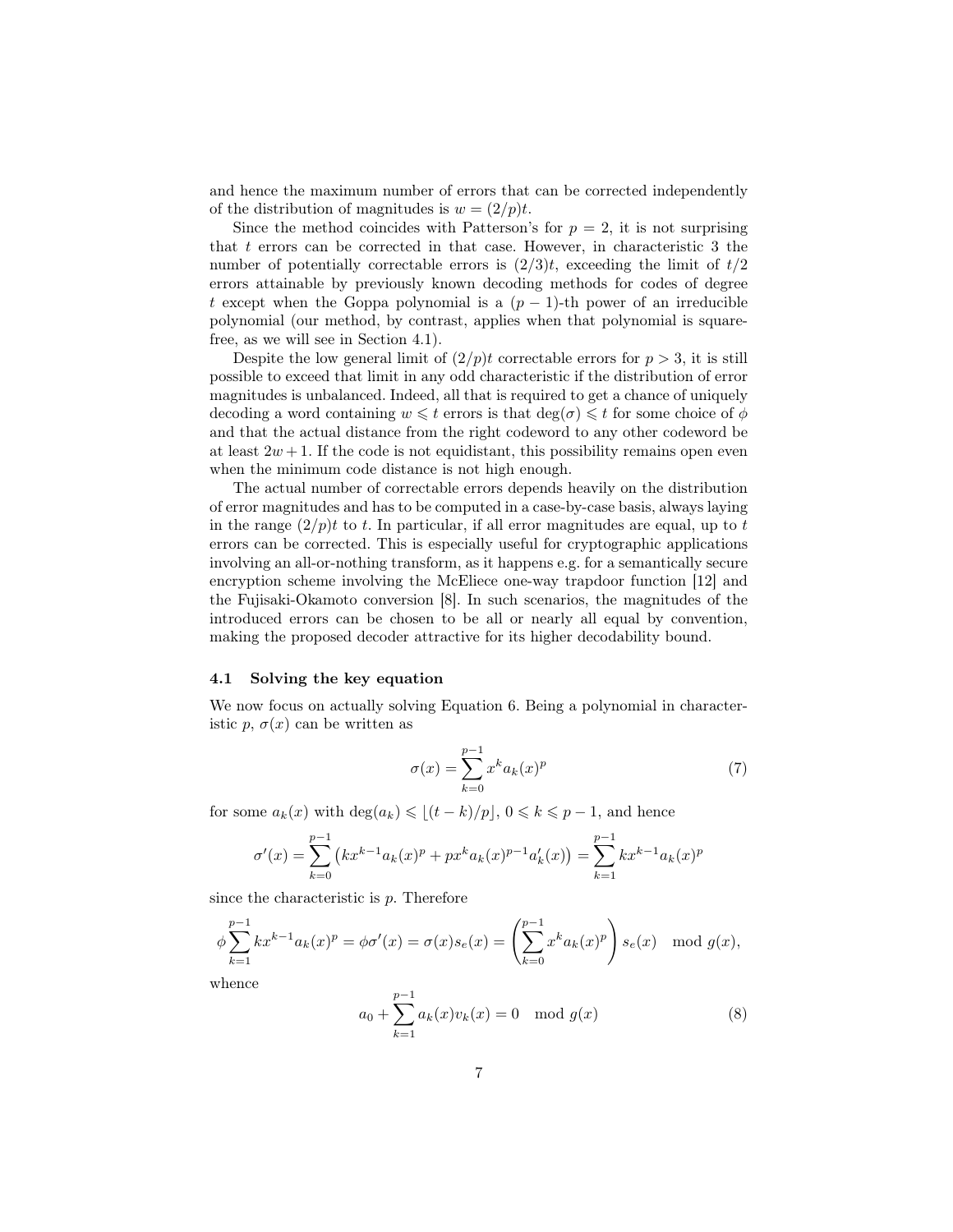where  $v_k(x) := \sqrt[p]{x^k + \phi k x^{k-1}/s_e(x)} \mod g(x)$ . This Diophantine equation has to be solved for  $a_k(x)$  with the stated restriction on the degrees. Solutions  $(a_0, a_1, \ldots, a_{p-1})$  can be seen as short vectors in the lattice spanned by the rows of the matrix

$$
A = \begin{bmatrix} g & 0 & 0 & \dots & 0 \\ -v_1 & 1 & 0 & \dots & 0 \\ -v_2 & 0 & 1 & \dots & 0 \\ \vdots & \vdots & \vdots & \ddots & \vdots \\ -v_{p-1} & 0 & 0 & \dots & 1 \end{bmatrix},
$$
(9)

since  $(\lambda, a_1, \ldots, a_{p-1})A = (\lambda g - \sum_{k=1}^{p-1} a_k(x)v_k(x), a_1, \ldots, a_{p-1}) =$  $(a_0, a_1, \ldots, a_{p-1})$  for some  $\lambda \in \mathbb{F}_q[x]$ , by virtue of Equation 8. Therefore, algorithm WeakPopovForm can be used to find candidate solutions  $(a_0, \ldots, a_{p-1}).$ 

The method is applicable whenever one can actually invert  $s \mod g$  and then compute the  $p$ -roots needed to define the  $v_k$  polynomials. This is always the case when g is irreducible, but not exclusively so. Indeed, to compute the  $v_k$  it suffices that  $g$  is square-free and that  $s$  is invertible modulo each of the irreducible factors of g, since in this case the  $v_k$  can be easily computed modulo those irreducible factors and finally recovered via the Chinese Remainder Theorem (see e.g. [13, Algorithm 2.121]).

Theorem 1 predicts a cost of  $O(p^3 t^2)$   $\mathbb{F}_q$  operations for computing short vectors in  $\Lambda(A)$ . However, as discussed in Appendix A the actual cost for the particular structure of A is only  $O(p^2 t^2) \mathbb{F}_q$  operations.

#### 4.2 Estimating the success probability

Regrettably the ability to find shorts vectors in lattice  $\Lambda(A)$  does not mean that any such vector yields a solution to Equation 6. We will now see that, fortunately, the proposed method has a surprisingly favourable probability of finding the right  $(a_0, \ldots, a_{p-1})$  that solves Equation 6.

In a successful decoding, the reduced basis for lattice  $\Lambda(A)$  leads to candidates for  $\sigma$  with degree t onward, of which of course only the candidate with the smallest degree is the correct one. Spurious candidates of degree close to t result from random-looking short (albeit not shortest) vectors in the reduced basis and are usually harmless. But the fact that those short vectors are "random-looking" means they are also a threat: if by chance they are such that the coefficient of the highest-degree term in the associated spurious  $\sigma$  vanishes, deg( $\sigma$ ) becomes t or less. Since this is connected with the vanishing of a coefficient from  $\mathbb{F}_q$ , this event happens with probability  $1/q$  assuming that short spurious vectors in  $\Lambda(A)$ are approximately uniformly distributed.

In general, when trying to correct  $w < t$  errors of equal magnitude for a uniformly random irreducible code, the top  $t + 1 - w$  coefficients in the spurious  $\sigma$  must vanish to interfere with the decoding process, whence the probability of successful decoding is roughly  $1 - 1/q^{t+1-w}$ . This matches the empirically observed behaviour of the proposed method in odd characteristic. Not surprisingly,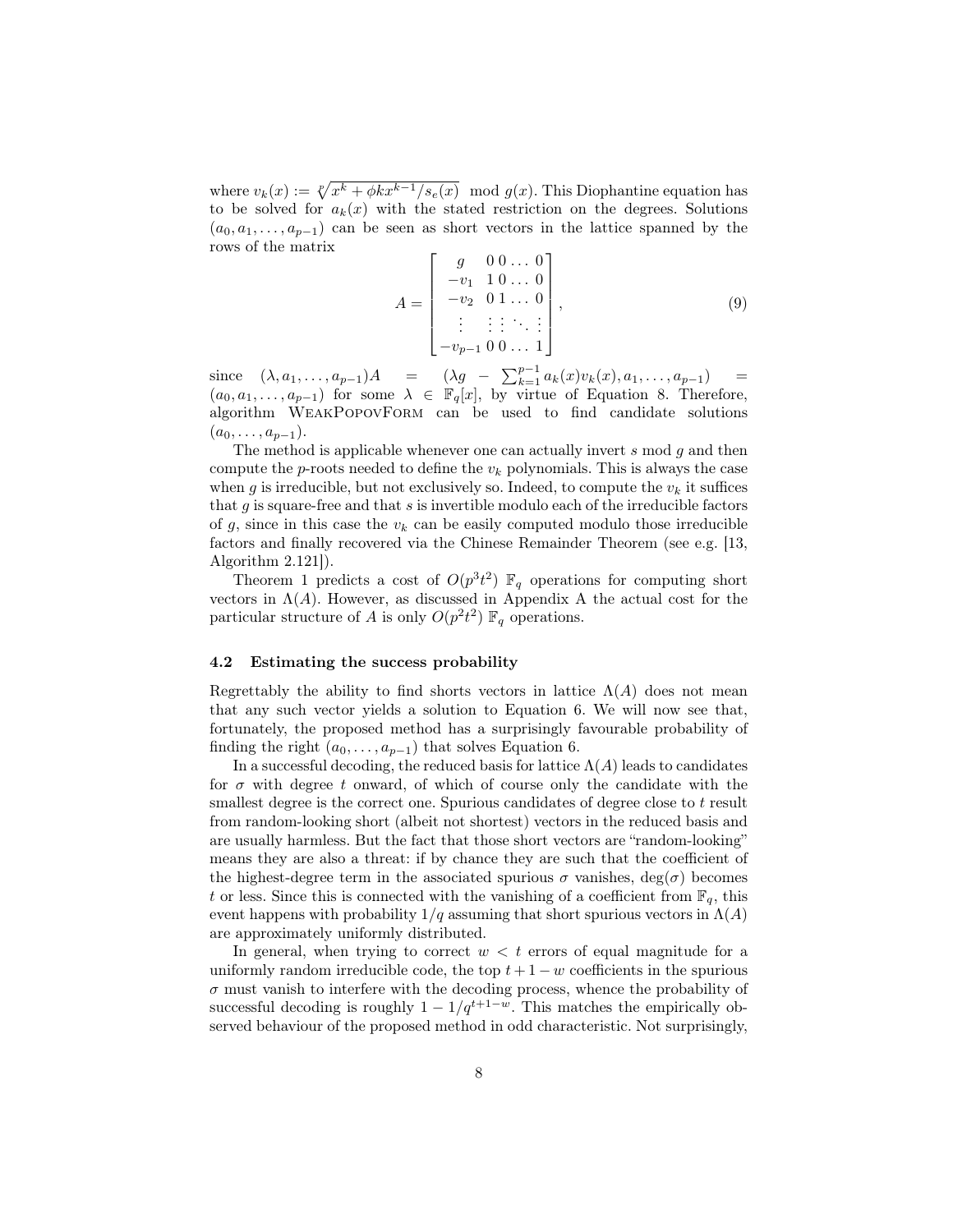the method always succeeds for binary codes, since it reduces to Patterson's algorithm and the minimum code distance is known to be at least  $2t + 1$ .

The probability of decoding  $w \leq t' := (2/p)t$  errors of uniformly random magnitude for a uniformly random irreducible code is better still. Failure occurs if the top  $t' + 1 - w$  coefficients in spurious  $\sigma$  polynomials vanish for all of the  $p-1$  values of  $\phi$ , since each of them can now lead to a valid  $\sigma$ . Thus, successful decoding happens with probability at least  $1 - (1/q^{t'+1-w})^{p-1}$ , unless t' is already smaller than the minimum code distance in which case decoding is unconditionally successful. Therefore, the success probability is  $1-(1/q^{(2/3)t+1-w})^2$ in characteristic 3 and simply 1 for  $p > 3$  as the minimum distance is known beforehand to exceed  $(4/p)t+1$ , namely, it is at least  $t+1$ , and hence the method always yields a correct decoding.

#### 4.3 Computing the error magnitudes

In contrast to generic alternant decoding methods, there is no need to compute an error evaluator polynomial to obtain the error magnitudes in the current proposal. After obtaining  $\sigma(x)$  and finding its roots  $L_j$ , all that is needed to compute the corresponding error values  $e_j$  is to determine the multiplicity  $\mu_j$  of each root, since one can see from Equation 5 that  $e_j = \phi \mu_j$ .

Computing  $\mu_j$  is accomplished by determining how many times  $(x-L_j) | \sigma(x)$ whenever  $\sigma(L_j) = 0$ , or alternatively by finding the highest derivative of  $\sigma$  such that  $\sigma^{(h)}(L_j) = 0$  (and setting  $\mu_j \leftarrow h$ ).

Since the value of  $\phi$  is not known a *priori*, and even in scenarios where it is actually known beforehand, an additional syndrome check is necessary for each guessed  $\phi$ , and the process usually must check all possible values of  $\phi$  anyway since more than one solution may exist.

#### 4.4 The completed decoder

We are finally ready to state the full decoding method explicitly in Algorithm 1. The polynomial decomposition of Equation 7 immediately suggests a simple and efficient way to compute the p-th roots needed at Step 12, namely, precompute emetent way to compute the p-th roots needed at step 12, namely, precompute  $r(x) \leftarrow \sqrt[p]{x} \mod g(x)$  and  $r(x)^k \mod g(x)$ , and then compute the p-th root of  $z(x) := \sum_k x^k z_k(x)^p$  as  $\sqrt[p]{z(x)} \mod g(x) \leftarrow \sum_k r(x)^k z_k(x)$ . The tests in Steps 2 and 9 are unnecessary if g is irreducible. To find the zeroes of  $\sigma$  in Step 24 one can use the Chien search [6], in which case the multiplicities of each root can be determined as part of the search, or the Berlekamp trace algorithm [2].

# 5 Conclusion

We described a new decoding algorithm for square-free (in particular, irreducible) Goppa codes of degree t over  $\mathbb{F}_p$  that can correct  $(2/p)t$  errors in general, and up to  $t$  errors for certain distributions of error magnitudes of cryptographic interest. By attaining an correction capability of  $(2/3)t$  errors in characteristic 3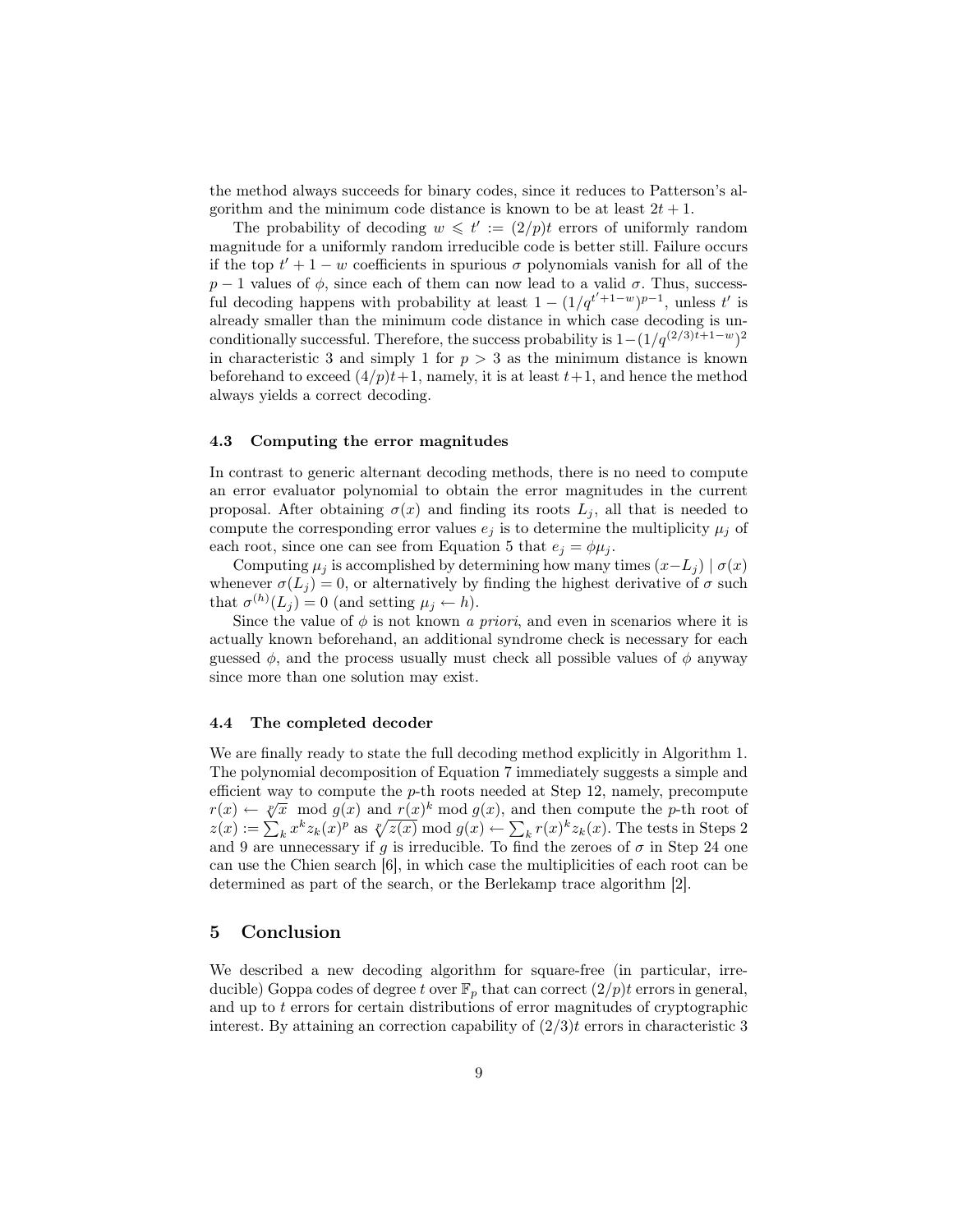#### Algorithm 1 Decoding p-ary square-free Goppa codes

INPUT:  $\Gamma(L, g)$ , a Goppa code over  $\mathbb{F}_p$  where g is square-free. INPUT:  $H \in \mathbb{F}_q^{r \times n}$ , a parity-check matrix in the form of Equation 1. INPUT:  $c' = c + e \in \mathbb{F}_p^n$ , the received codeword with errors. OUTPUT: set of corrected codeword  $c \in \Gamma(L, g)$  ( $\varnothing$  upon failure). 1:  $s^{\mathrm{T}} \leftarrow He'^{\mathrm{T}} \in \mathbb{F}_q^n$ ,  $s_e(x) \leftarrow \sum_i s_i x^i$ .  $\triangleright$  N.B.  $He'^{\mathrm{T}} = He^{\mathrm{T}}$ . 2: if  $\nexists s_e^{-1}(x) \bmod g(x)$  then 3: return  $\emptyset \triangleright$  this can only happen if  $g(x)$  is composite 4: end if 5:  $S \leftarrow \varnothing$ 6: for  $\phi \leftarrow 1$  to  $p - 1$  do  $\triangleright$  guess the correct scale factor  $\phi$ 7: for  $k \leftarrow 1$  to  $p - 1$  do 8:  $u_k(x) \leftarrow x^k + \phi k x^{k-1} / s_e(x) \mod g(x)$ 9: **if**  $\sharp \sqrt[p]{u_k(x)} \bmod g(x)$  then 10: **try next**  $\phi \triangleright$  this can only happen if  $g(x)$  is composite 11: end if 12:  $v_k(x) \leftarrow \sqrt[p]{u_k(x)} \mod g(x)$ 13: end for 14: Build the lattice basis A defined by Equation 9. 15: Apply WEAKPOPOVFORM (Algorithm 2) to reduce the basis of  $Λ(A)$ . 16: for  $i \leftarrow 1$  to p do 17:  $a \leftarrow A_i \triangleright \text{with } a_j \text{ component indices numbered in range } 0 \dots p - 1$ 18: for  $j \leftarrow 0$  to  $p - 1$  do 19: **if** deg $(a_j) > \lfloor (t - j)/p \rfloor$  then 20: **try next**  $i \triangleright$  not a solution 21: end if 22: end for 23:  $\sigma(x) \leftarrow \sum_j x^j a_j(x)^p$ 24: Compute the set J such that  $\sigma(L_j) = 0, \forall j \in J$ . 25: for  $j \in J$  do 26: Compute the multiplicity  $\mu_j$  of  $L_j$ . 27:  $e_j \leftarrow \phi \mu_j$ 28: end for 29: if  $He^{T} = s^{T}$  then 30:  $S \leftarrow S \cup \{c' - e\}$ 31: end if 32: end for 33: end for 34: return S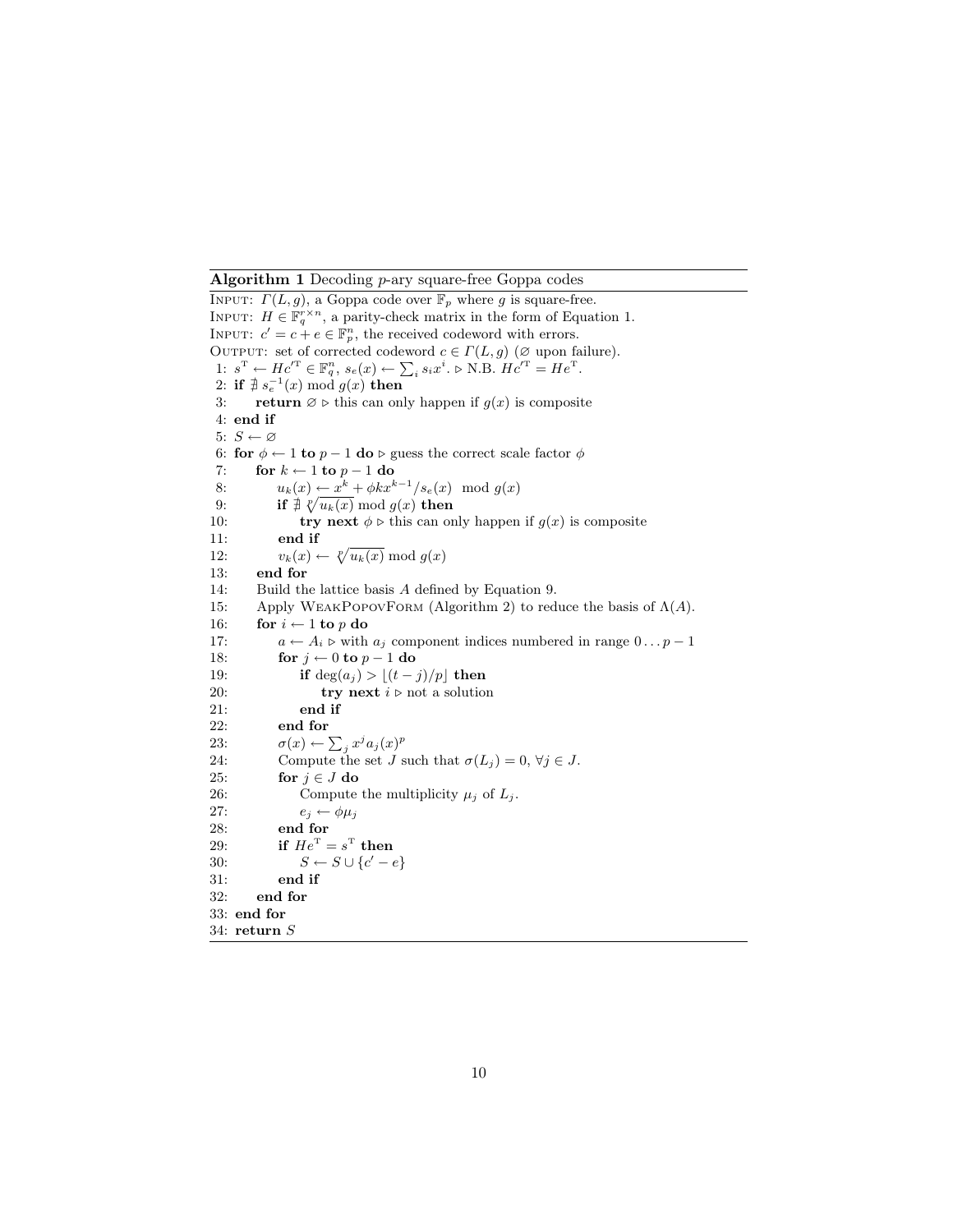with high probability, our method outperforms the best previously known decoder for that case, and suggests that the corresponding average distance is at least  $(4/3)t+1$  for most irreducible ternary Goppa codes. Regardless of the characteristic, our proposal can correct a still larger number of errors that approaches and reaches  $t$  as the distribution of error magnitudes becomes ever more skewed toward the predominance of some individual value. The method can be viewed as generalizing Patterson's binary decoding procedure, and is similarly efficient in practice.

A further increase in the number of correctable errors may be possible by resorting to list decoding and by extracting more information from the decoding process along the lines proposed by Bernstein [3]. This in principle might enable the correction of approximately  $n - \sqrt{n(n - (4/p)t)}$  errors in general, and possibly as many as  $n - \sqrt{n(n - 2t - 2)}$  errors depending on the distribution of error magnitudes. Furthermore, the ability to correct close to  $t$  errors with high probability means that smaller keys might be adopted for coding-based cryptosystems. Properly chosen parameters would keep the probability of decoding failure below the probability of breaking the resulting schemes by random guessing, while maintaining the security at the desired level. We leave the investigation of such possibilities for future research.

# References

- 1. E. R. Berlekamp. Algebraic Coding Theory. McGraw-Hill, New York, USA, 1968.
- 2. E. R. Berlekamp. Factoring polynomials over large finite fields. Mathematics of Computation, 24(111):713–715, 1970.
- 3. D. J. Bernstein. List decoding for binary Goppa codes. Preprint, 2008. http: //cr.yp.to/papers.html#goppalist.
- 4. D. J. Bernstein, J. Buchmann, and E. Dahmen. Post-Quantum Cryptography. Springer, 2008.
- 5. D. J. Bernstein, T. Lange, and C. Peters. Wild McEliece, 20108. Preprint.
- 6. R. T. Chien. Cyclic decoding procedure for the Bose-Chaudhuri-Hocquenghem codes. IEEE Transactions on Information Theory, 10(4):357–363, 1964.
- 7. J.-C. Faugère, A. Otmani, L. Perret, and J.-P. Tillich. Algebraic cryptanalysis of McEliece variants with compact keys. In Advances in Cryptology – Eurocrypt'2010, volume 6110 of Lecture Notes in Computer Science, pages 279–298. Springer, 2010.
- 8. E. Fujisaki and T. Okamoto. Secure integration of asymmetric and symmetric encryption schemes. In Advances in Cryptology – Crypto'1999, volume 1666 of Lecture Notes in Computer Science, pages 537–554. Springer, 1999.
- 9. V. D. Goppa. A new class of linear error correcting codes. Problemy Peredachi Informatsii, 6:24–30, 1970.
- 10. V. Guruswami and M. Sudan. Improved decoding of Reed-Solomon and algebraicgeometry codes. IEEE Transactions on Information Theory, 45(6):1757–1767, 1999.
- 11. F. J. MacWilliams and N. J. A. Sloane. The theory of error-correcting codes, volume 16. North-Holland Mathematical Library, 1977.
- 12. R. McEliece. A public-key cryptosystem based on algebraic coding theory. The Deep Space Network Progress Report, DSN PR 42–44, 1978. http://ipnpr.jpl. nasa.gov/progressreport2/42-44/44N.PDF.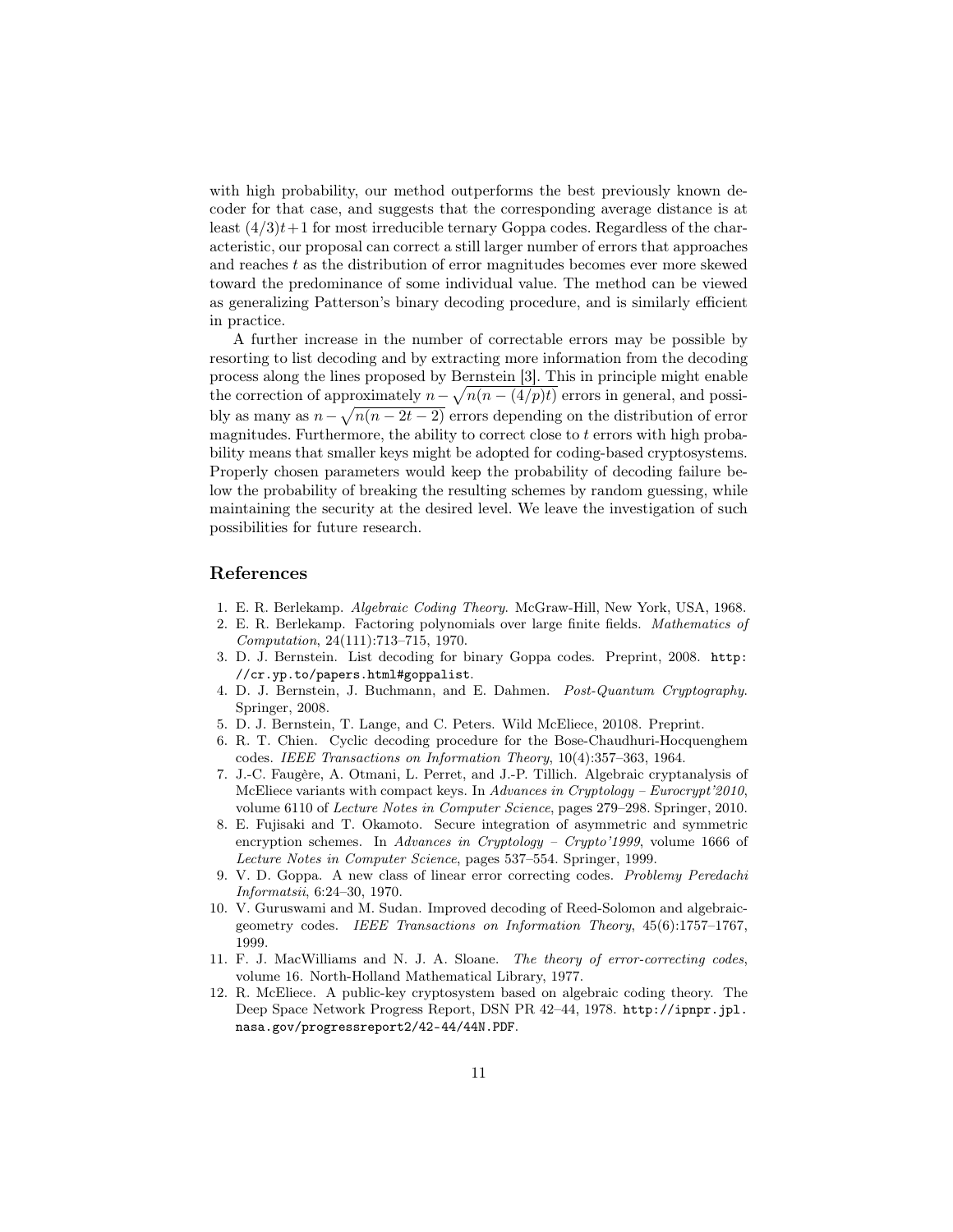- 13. A. J. Menezes, P. C. van Oorschot, and S. A. Vanstone. Handbook of Applied Cryptography. CRC Press, Boca Raton, USA, 1999.
- 14. D. Micciancio. The shortest vector problem is np-hard to approximate to within some constant. SIAM Journal on Computing, 30(6):2008–2035, 2001.
- 15. T. Muldersa and A. Storjohann. On lattice reduction for polynomial matrices. Journal of Symbolic Computation, 35:377–401, 2003.
- 16. C.-S. Park, G.-L. Feng, and K. K. Tzeng. The new minimum distance bounds of Goppa codes and their decoding. Designs, Codes and Cryptography, 9(2):157–176, 1996.
- 17. N. J. Patterson. The algebraic decoding of Goppa codes. IEEE Transactions on Information Theory, 21(2):203–207, 1975.
- 18. C. Peters. Information-set decoding for linear codes over  $\mathbb{F}_q$ . In Post-Quantum Cryptography Workshop – PQCrypto'2010, volume 6061 of Lecture Notes in Computer Science, pages 81–94. Springer, 2010.
- 19. Y. Sugiyama, M. Kasahara, S. Hirasawa, and T. Namekawa. A method for solving key equation for decoding Goppa codes. Information and Control, 27(1):87–99, 1975.
- 20. Y. Sugiyama, M. Kasahara, S. Hirasawa, and T. Namekawa. Further results on Goppa codes and their applications to constructing efficient binary codes. IEEE Transactions on Information Theory, 22(5):518–526, 1976.

# A The weak Popov form

For ease of reference, we provide here a concise description of the Mulders-Storjohann polynomial lattice reduction algorithm based on the weak Popov form. We closely follow the exposition in [15].

**Definition 1.** For  $1 \leq i \leq n$  the *i*-th pivot index vector  $I^M$  of a matrix  $M \in$  $\mathbb{F}_q[x]^{n \times m}$  is defined as follows: if  $M_{ij} = 0$  for all  $1 \leqslant j \leqslant m$ , then  $I_i^M = 0$ , otherwise

1.  $\deg(M_{ij}) \leq \deg(M_{i,I_i^M})$  for  $1 \leq j < I_i^M$ , 2.  $\deg(M_{ij}) < \deg(M_{i,I_i^M})$  for  $I_i^M < j \leq m$ .

**Definition 2.** The carrier set  $C^M$  of a matrix  $M \in \mathbb{F}_q[x]^{n \times m}$  is the set  $\{1 \leq$  $i \leq n \mid I_i^M \neq 0$ . The *i*-th pivot element of M, denoted  $P_i^M$ , is the element  $P_i^M := M_{i,I_i^M}$  when  $I_i^M \neq 0$ , otherwise  $P_i^M := 0$ .

**Definition 3.** A matrix  $M \in \mathbb{F}_q[x]^{n \times m}$  is said to be in weak Popov form if the positive pivot indices of M are all different, i.e. if  $\forall k, \ell \in C^M : k \neq \ell \Rightarrow I_k^M \neq I_k$  $I_\ell^M$  .

The following theorem establishes that writing a matrix in weak Popov form yields short vectors in the lattice spanned by its rows.

**Theorem 2** ([15]). If matrix  $M \in \mathbb{F}_q[x]^{n \times m}$  is in weak Popov form and  $\ell$  is such that  $\deg(P_{\ell}^M) = \min_{1 \leq i \leq n} \{ \deg(P_i^M) \},\$  then all vectors in the  $\mathbb{F}_q[x]$ -module generated by the rows of M have degree at least  $\deg(P_\ell^M)$ .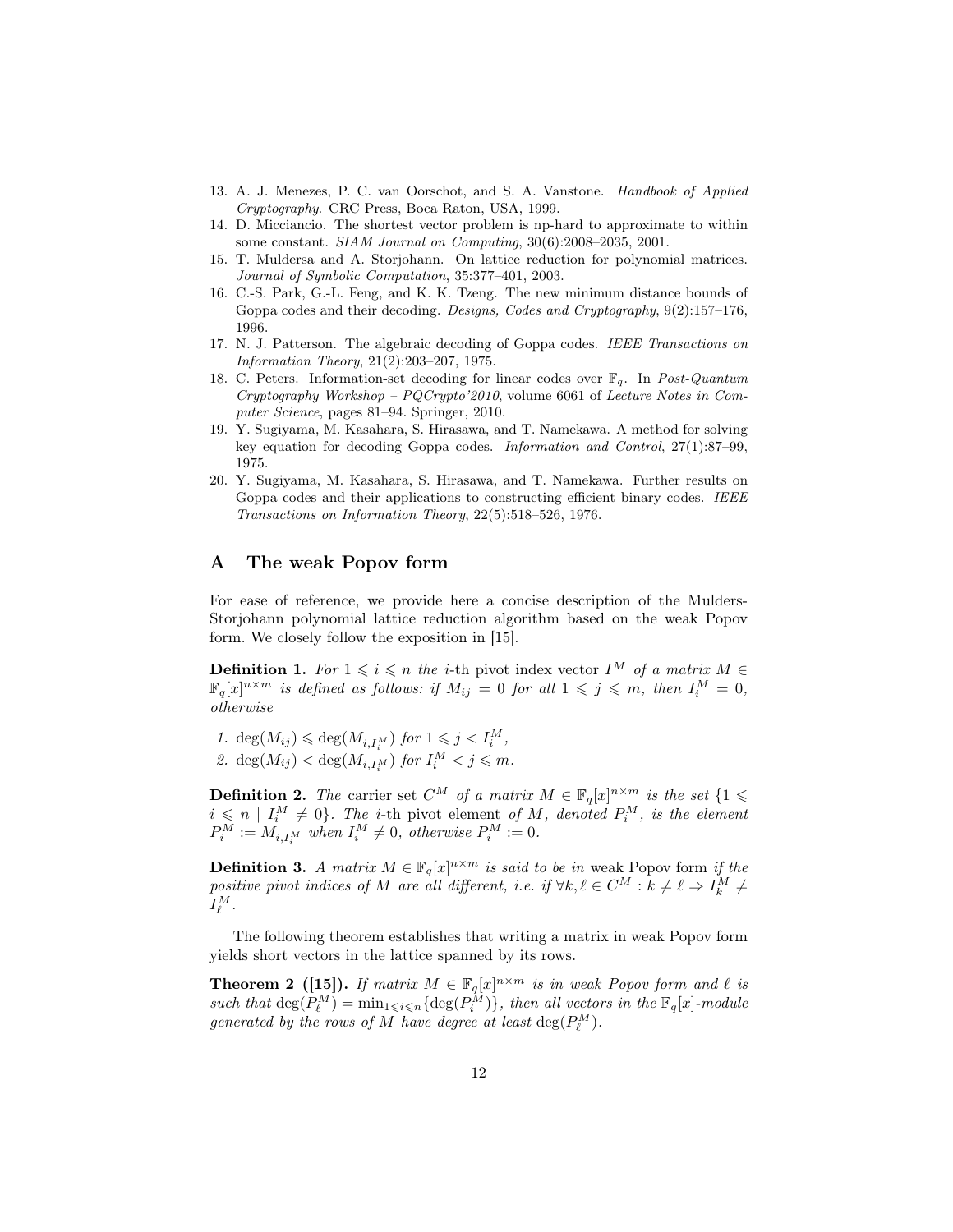*Proof.* See [15, Lemma 8.1].  $\square$ 

If  $k \in C^M$ ,  $\ell \neq k$  and  $\deg(M_{\ell,I_k^M}) \geqslant \deg(P_k^M)$ , there are unique  $c \in \mathbb{F}_q$ and  $e \in \mathbb{N}$  such that  $\deg(M_{\ell,I_k^M} - c x^e P_k^M) < \deg(M_{\ell,I_k^M})$ . In that case we call the operation  $M_{\ell} \leftarrow M_{\ell} - cx^{\epsilon}M_{k}$  the simple transformation of row k on row  $\ell$ . If  $I_{\ell}^M = I_k^M$ , the transformation is called of the *first kind*. Then an efficient algorithm to put a matrix in weak Popov form stems from the following observation:

**Theorem 3** ([15]).  $M \in \mathbb{F}_q[x]^{n \times m}$  is not in weak Popov form iff one can apply a simple transformation of the first kind on M, that is, not all non-zero pivot indices of M are different.

*Proof.* See [15, Lemma 2.1].

Therefore, all one has to do to obtain the weak Popov form of a matrix M is to repeatedly check if  $M$  is already in the weak Popov form (by testing if all nonzero pivot indices are different) and, if it is not, apply a simple transformation of the first kind on it. This surprisingly simple algorithm has complexity  $O(mnr<sup>2</sup>)$   $\mathbb{F}_q$ operations if the rank of  $M$  is  $r$  and  $d$  is a bound on the degree of all components of M.

In the case of the lattice basis A defined in Section 4.1 where  $n = m = r = p$ and  $d = t$ , this would appear to amount to  $O(p^3 t^2) \mathbb{F}_q$  operations. However, matrix A is quite sparse, containing only  $O(p)$  rather than  $O(p^2)$  elements, and as it becomes denser its components converge to short vectors of expected degree  $O(t/p)$ . Therefore the expected number of times a simple transformation of the first kind has to be applied decreases by a factor  $O(p)$  on average, and the expected complexity of the algorithm for a lattice basis in the form of Equation 9 is only  $O(p^2t^2)$   $\mathbb{F}_q$  operations.

This process is summarised in Algorithm 2, where  $lead(P)$  denotes the leading coefficient of  $P \in \mathbb{F}_q[x]$  and rep( $I^A$ ) denotes the number of occurrences of the most frequent value among the nonzero components of  $I^A$ , i.e.  $\text{rep}(I^A) := \max\{\#\{j \mid I^A_j = v\} \mid v \neq 0\}.$  Algorithm 2 is strikingly similar to the variant of the extended Euclidean algorithm usually employed in the decoding of alternant codes [19], and actually coincides with that method for  $p = 2$ .

### B Decoding other families of codes?

For completeness, we briefly discuss whether and how one might attempt to use similar methods to decode a different family of alternant codes, including BCH codes and their permuted and/or punctured versions.

Let  $L \in \mathbb{F}_q^n$  be a sequence of  $n \leqslant q$  distinct nonzero elements, let  $D \in \mathbb{F}_q^n$ be a sequence of nonzero elements, and let  $H = \text{vdm}(L) \text{diag}(D)$ . For any word  $e \in \mathbb{F}_p^n$  we define the corresponding *alternant r-syndrome* polynomial  $s_e \in \mathbb{F}_q[x]$ to be  $s_e(x) := \sum_{i=0}^{r-1} s_i x^i$  where  $s^{\text{T}} := He^{\text{T}}$ , i.e.

$$
s_i = \sum_{j=0}^{n-1} e_j D_j L_j^i.
$$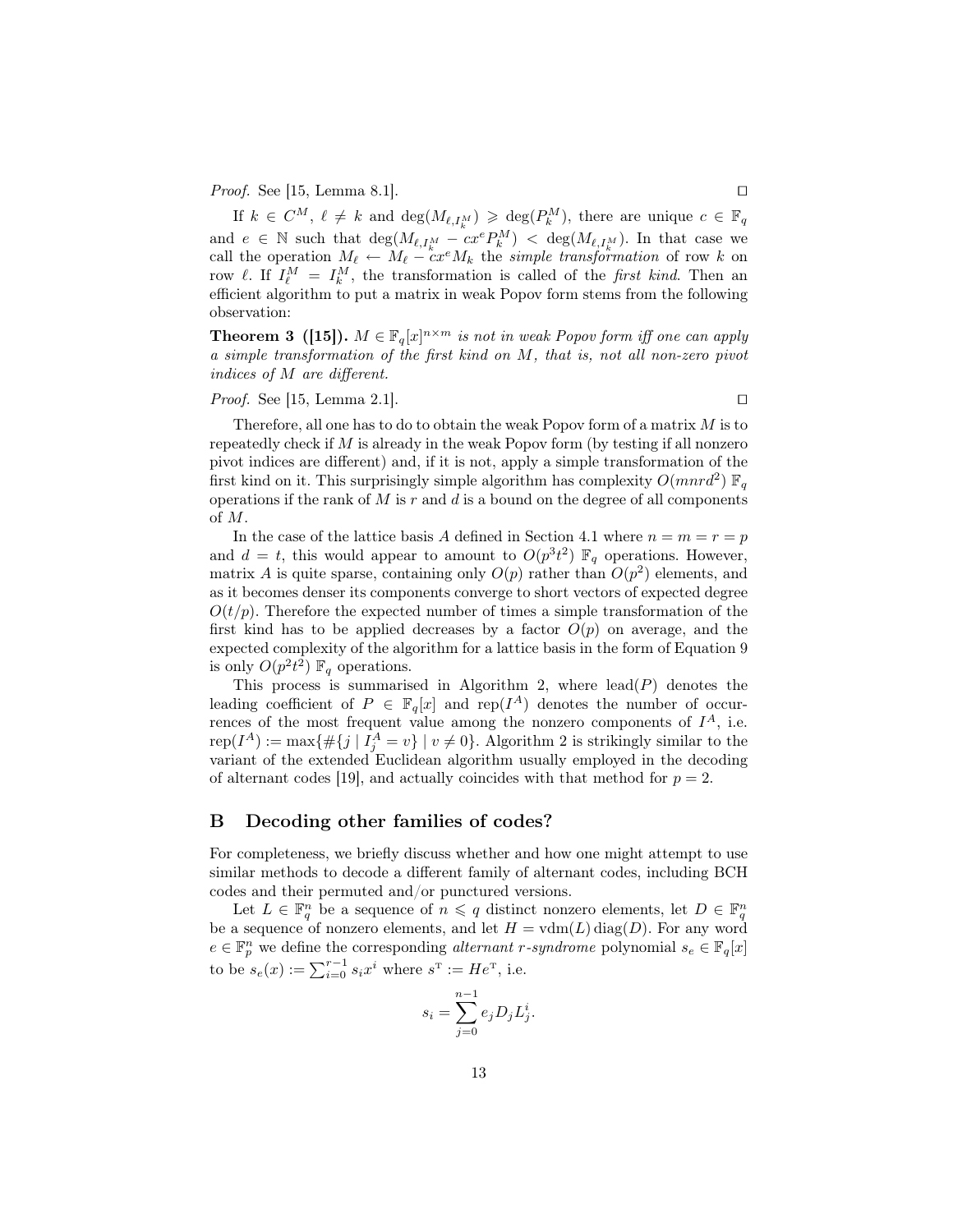Algorithm 2 (aka WeakPopovForm) Computing the weak Popov form

INPUT:  $A \in \mathbb{F}_q[x]^{p \times p}$  in the form of Equation 9. OUTPUT: weak Popov form of  $A$ . 1:  $\triangleright$  Compute  $I^A$ : 2: for  $j \leftarrow 1$  to  $p$  do 3:  $I_j^A \leftarrow \textbf{if } \deg(A_{j,1}) > 0 \textbf{ then } 1 \textbf{ else } j$ 4: end for 5:  $\triangleright$  Put A in weak Popov form: 6: while  $\operatorname{rep}(I^A) > 1$  do 7:  $\triangleright$  Find suitable  $k$  and  $\ell$  to apply simple transform of first kind: 8: for  $k \leftarrow 1$  to p such that  $I_k^A \neq 0$  do 9: for  $\ell \leftarrow 1$  to p such that  $\ell \neq k$  do 10: while  $\deg(A_{\ell,I_n^A}) \geq \deg(A_{k,I_n^A})$  do 11:  $c \leftarrow \text{lead}(A_{\ell,I_k^A}) / \text{lead}(A_{k,I_k^A})$ 12:  $e \leftarrow \deg(A_{\ell,I_k^A}) - \deg(A_{k,I_k^A})$ 13:  $A_{\ell} \leftarrow A_{\ell} - c\overset{\kappa}{x}^{e}A_{k}$ 14: end while 15:  $\triangleright$  Update  $I_{\ell}^A$  and hence rep( $I^A$ ) if necessary: 16:  $d \leftarrow \max\{\deg(A_{\ell,j}) | j = 1, \ldots, p\}$  $17:$  $\mathcal{A}_{\ell}^A \leftarrow \max\{j \mid \deg(A_{\ell,j}) = d\}$ 18: end for 19: end for 20: end while 21: return A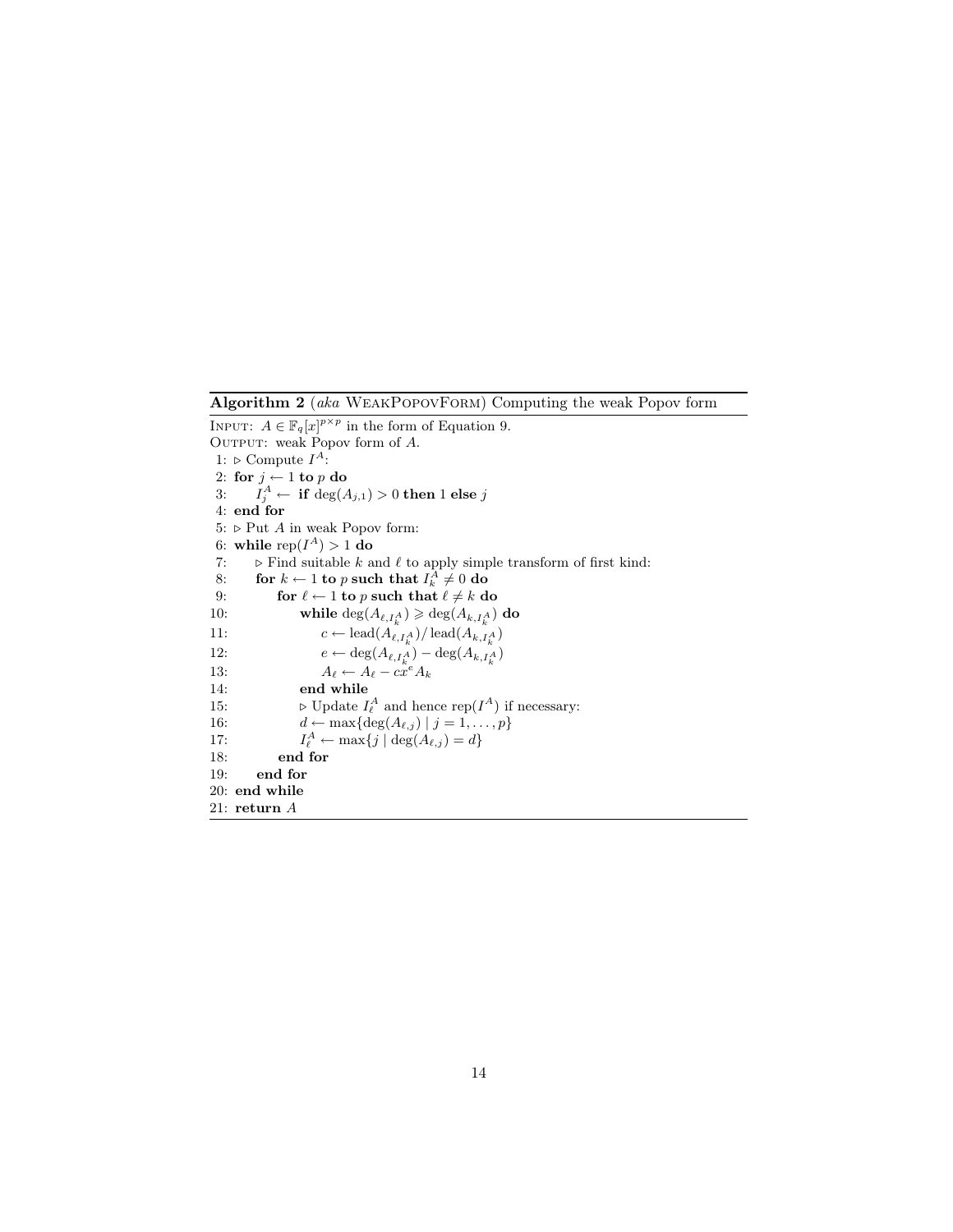The alternant code  $\mathcal{A}(L, D, r)$  consists of the set  $\{e \in \mathbb{F}_p^n \mid s_e(x) \equiv 0\}.$ 

Using the formula for the sum of a geometric sequence  $\sum_{i=0}^{r-1} u^i = (1$  $u^{r}/(1-u)$  whereby  $\sum_{i=0}^{r-1} L_{j}^{i} x^{i} = (1 - x^{r} L_{j}^{r})/(1 - x L_{j}) \equiv 1/(1 - x L_{j}) \mod x^{r}$ , one can see that

$$
s_e(x) = \sum_{i=0}^{r-1} \sum_{j=0}^{n-1} e_j D_j L_j^i x^i = \sum_{j=0}^{n-1} e_j D_j \sum_{i=0}^{r-1} L_j^i x^i \equiv \sum_{j=0}^{n-1} \frac{e_j D_j}{1 - x L_j} \mod x^r.
$$

The subfamily we will be interested in is that of alternant codes satisfying the restriction  $D_j/L_j \in \mathbb{F}_p \setminus \{0\}$  for all j, so that each value  $D_j/L_j$  can be lifted to  $\mathbb Z$  with a representative in range  $1 \dots p - 1$ .

Let  $\phi \in \mathbb{F}_p \setminus \{0\}$  be a constant scalar. We define the generalized error locator polynomial for this family as

$$
\sigma(x) := \prod_i (1 - x L_i)^{e_i(D_i/L_i)/\phi}.
$$
\n(10)

The error positions are revealed by the *inverses* of the components of  $L$ , which are the roots of this polynomial. This definition coincides with the usual alternant error locator polynomial when  $p = 2$ , in which case  $D = L$  (hence, a permuted and/or punctured subcode of a binary BCH code).

Lifting Equation 10 to  $\mathbb{F}_q(x)$  and taking the derivative of  $\sigma$  we get

$$
\sigma'(x) = \sum_{j} (e_j(D_j/L_j)/\phi)(1 - xL_j)^{e_j(D_j/L_j)/\phi - 1}(-L_j) \prod_{i \neq j} (1 - xL_i)^{e_i(D_i/L_i)/\phi}
$$
  
= 
$$
-(1/\phi) \sum_{j} \frac{e_j D_j}{1 - xL_j} \prod_{i} (1 - xL_i)^{e_i(D_i/L_i)/\phi}
$$
  
= 
$$
-(1/\phi)\sigma(x) \sum_{j} \frac{e_j D_j}{1 - xL_j},
$$

which over  $\mathbb{F}_q[x]$  reduces to

$$
-\phi \sigma'(x) = \sigma(x) s_e(x) \mod x^r.
$$
 (11)

This is the key equation for this family of codes.

Now most of the techniques developed for Goppa codes can be applied to solve Equation 11. The main difference is that the error magnitudes are computed as a function of the multiplicity  $\mu_j$  of a root  $1/L_j$  of  $\sigma$  as  $e_j = \phi \mu_j/(D_j/L_j)$ .

Writing  $\sigma = \sum_{k=0}^{p-1} x^k a_k(x)^p$  for some  $a_k(x)$  with  $\deg(a_k) \leq (r-k)/p,$ solutions to Equation 11 can be found as short vectors  $(a_0, a_1, \ldots, a_{p-1})$  in the polynomial lattice spanned by the rows of the matrix

$$
A = \begin{bmatrix} x^r & 0 & \dots & 0 \\ -v_1 & 1 & \dots & 0 \\ \vdots & \vdots & \ddots & \vdots \\ -v_{p-1} & 0 & \dots & 1 \end{bmatrix}
$$